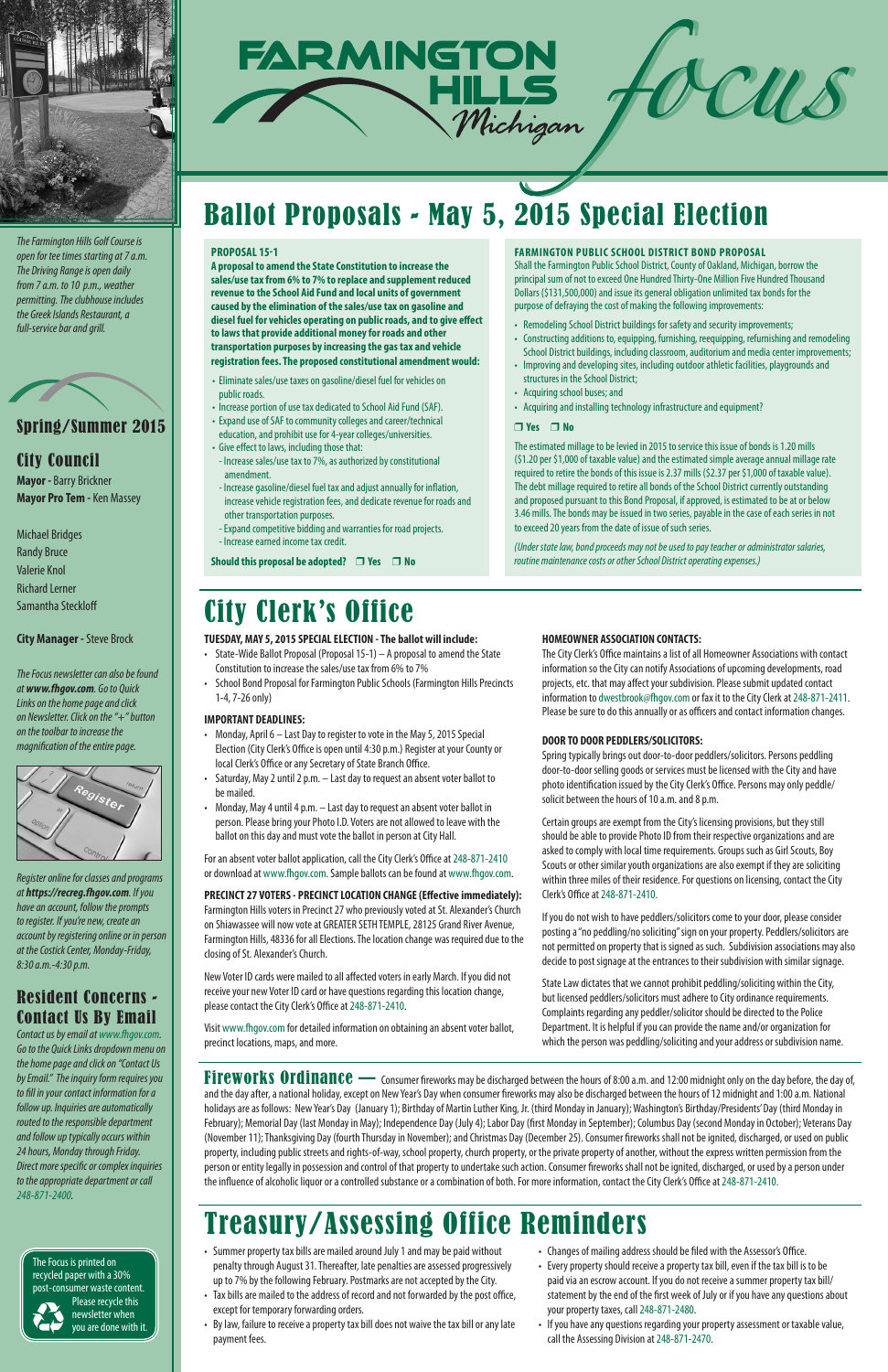# Fire Department

SEVERE WEATHER AND TORNADO SAFETY – Michigan averages 16 tornadoes every year. Most occur April through August between 3 and 9 p.m., but have been known to occur any time of the day or night. The average Michigan tornado is on the ground less than ten minutes and travels about five miles.

A **Tornado Warning** means a tornado has been sighted or is strongly indicated by radar.

A **Tornado Watch** means there is a strong possibility of a tornado developing in the area. A tornado has not been seen, but conditions are very favorable for one to occur at any moment.

**Local Warning Sirens in Oakland County** are activated when the National Weather Service issues a Tornado Warning or a Severe Thunderstorm Watch. Seek shelter immediately and listen to the radio or television for more information.

In your home, a basement offers the greatest safety. In a home without a basement, take cover in the center of the house on the lowest floor in a small room such as a closet or bathroom or under sturdy furniture. In a manufactured/mobile home or vehicle, leave and go to a substantial structure before the storm arrives. If there is no shelter nearby, lie flat in the nearest ditch, ravine or culvert with your hands shielding your head. At work or school, move to interior hallways or small rooms on the lowest floor. Avoid areas with glass and wide, free-span roofs. In open country, if possible, get into a sturdy building or lie flat in a ditch or depression and hold onto something on the ground. Unless you are injured or truly need emergency services, do not call police or fire departments.

Oakland County has outdoor warning sirens (nine in Farmington Hills) located throughout the county with each siren capable of covering about a one-mile radius. When sirens are activated, a three-minute tone indicates a tornado has been sighted or is strongly indicated on radar and/or a severe thunderstorm with 70 mph winds or greater is in the area.

Regular testing of the sirens for 2015 will be on the first Saturday of each month at 1 p.m. on March 7, May 2, June 6, July 4, August 1, September 5, October 3, and November 7. The April 4 test is cancelled due to the special test on Wednesday April 15. Sirens are not activated in December, January or February.

EMERGENCY KITS – The Farmington Hills/Farmington Emergency Preparedness Commission (EPC) urges residents and businesses to have a 72-hour disaster "Go Kit" that should contain:

- Flashlights with extra batteries
- Dust masks, plastic sheeting and duct tape to shelter-in-place
- Battery powered or hand crank radio
- First aid kit
- Prescription medications, glasses, hearing aids and any other special devices
- Canned food at least a three-day supply of non-perishable food with a can opener
- Bottled water, one gallon of water per person per day for three days
- Extra clothing and cash

As always, any time that you have an emergency, call 9-1-1.

## When Do I Need a Permit?

**Building Permits:** Additions, garages, sheds and accessory structures over 120 square feet, pools/spas and hot tubs, roofing, siding, window replacement, basement finish **Plumbing Permit**s: New water or sewer service, second/separate meter for sprinkler systems, lawn sprinkler system/back flow preventer, water heater/water softener, sump pump **Electrical Permits:** New electrical service or adding new circuit(s), furnace/air conditioner, electrical water heater, hard-wired smoke detector(s) and/or carbon monoxide detector(s), standby generators, new electric service for oven/range/dishwasher/clothes dryer **Mechanical/Heating/Cooling Permits:** Furnace/air conditioner, pre-fab fireplaces and woodstoves, electronic air cleaner/humidifier *Questions? Contact the Building Division at 248-871-2450.* 

## Beautification Commission Awards

Awards are presented annually to businesses, offices, and subdivision or condominium entrances with attractive and well-maintained landscapes. Judges visit nominated sites to look for landscape variety, imaginative use of color, and overall property maintenance. To nominate your

property or any other deserving property, forms are available after May 8 at www.fhgov.com or call the Community Development Office at 248-871-2543 to have a form faxed or mailed. Judging takes place during July. Awards will be presented at the 2015 Beautification Commission Awards Ceremony in late fall.



## Beautification Commission's 15th Annual Spring Plant & Seed Swap

**Saturday, May 16, 8:30 to 10:30 a.m.** Rain or shine, Heritage Park Visitor's Center parking lot, located off Farmington Road between Ten and Eleven Mile. Come prepared with gloves, wagons, and favorite plants and seeds to exchange. Refreshments provided. For information, call Charmaine Kettler-Schmult in the Community Development Office at 248-871-2543.



## Litter Clean-Up

In honor of Earth Day, the Beautification Commission will host its Third Annual Litter Clean-Up on Saturday, April 25. At least 17 subdivisions plan to participate in 2015! Trash and recycle bags, gloves, and T-shirts will be provided by sponsors for the first 300 residents. The DPW will do a special pickup of bagged debris. To register, contact Carol Posby at clposby@att.net or go to www.fhgov.com.

## Save Your Oak Tree

Michigan's oak trees are being impacted by Oak Wilt, a deadly fungal infection that causes the tree to wilt and die. Leaves turn brown starting at the top of the tree then a fungal mass often grows under the bark. Most Oak Wilt outbreaks are caused by damage from pruning. The best way to prevent Oak Wilt is not to prune trees from mid-April to mid-July to help keep the tree healthy and reduce the risk of expensive tree removals. For more information, search for Oak Wilt through the MSU Extension Service at www.msue.msu.edu and the Michigan Department of Natural Resources at www.michigan.gov/dnr or call Charmaine Kettler-Schmult in the Community Development Office at 248-871-2543.

## Police Department

SPECIAL NEIGHBORHOOD WATCH MEETING – Learn about the City's record low levels of crime! Police Chief Chuck Nebus will present the 2014 Annual Crime Report and discuss Police/Community Relations at the Neighborhood Watch meeting at 7 p.m. on Monday, April 20 at the Costick Center.

GUN-LOCK GIVEAWAY – The Police Department is currently offering free gun locks to citizens, which are available any time from Police personnel in the lobby of the Police Department at 31655 W. Eleven Mile Road on the City Hall Campus.

FRAUDULENT SCAMS – Scam operations over the phone and Internet are one of the fastest-growing forms of financial crime because criminals can obtain great financial gain with a lower risk of getting caught. Several Farmington Hills residents have reported "Green Dot" money card scams over the past few years where scam artists call pretending to be the Internal Revenue Service, the United States Citizenship and Immigration Service, or even local law enforcement officials. The scam artist threatens the victim and says they will be arrested if they do not pay the demanded fee. If the victim agrees to pay, the scam artist instructs them to buy "Green Dot" money cards, load them with the requested amount, and wire them to a specific destination. Victims of these scams have reportedly lost thousands of dollars. Unfortunately, the true number of "Green Dot" scam victims is unknown since many go unreported. If you receive a suspicious phone call or email, never provide personal or financial information. Many times, the scam artist only has your name and telephone number to rely on. Once they have you engaged in communication, they attempt to trick you into giving out more information. Hang up and report the call to the Police Department. It is then advisable to contact your bank and credit card companies to monitor for suspicious credit activity, fraudulent purchases or loans acquired with your information. If you receive further contact from the scam artist, tell them that you have reported them to the police - many times this will discourage future phone calls. The Police Department urges residents to report this type of fraudulent phone activity by calling 248-871-2600.

LOCKING GARAGE DOORS – In warmer weather, many homeowners tackle home improvement projects. During these activities, garage doors are left open for easy access to tools and yard equipment. Thieves specifically target lawn mowers, leaf blowers, weed whackers, and golf clubs. The Police Department reminds residents that garage doors should remain closed and locked if left unattended, even for a short amount of time. Just a few minutes is all it takes for a burglar to steal your valuable belongings. Criminals look for crimes of opportunity and easy access into a residence or business without being noticed. If a garage door is left open and unattended, criminals view it as an invitation. If you have an attached garage, remember to lock the passage door leading into your home. Even if a burglar manages to gain access to the garage, a locked passage door can add another layer of security and prevent further entry into your home.

Please report any suspicious activity by calling the Police Department at 248-871-2600.

*The Beautification Commission presented the Beautification Commissioners' Award to the Essex Club condominium development, in recognition of the site's maintenance and colorful plantings.* 

## Planning and Community Development

### Dog Licenses

Licenses are required for all dogs four months of age or older and may be purchased at the Treasury Division with proof of rabies vaccination. From January 1 through June 1, the cost is \$7.50 for spayed/neutered dogs (\$6.75 if the owner is age 65 or older), \$15 for non-neutered male/female dogs (\$13.50 if the owner is age 65 or older). After June 1, the license is considered delinquent and the cost is \$30 for all dogs. New animals over four months of age may be licensed at non-delinquent rates if the license is purchased within 30 days of acquisition. The City does not require that cats be licensed. For questions regarding dog licenses, please contact Oakland County at 248- 391-0278 or the City of Farmington Hills Treasury Division at 248- 871-2480.

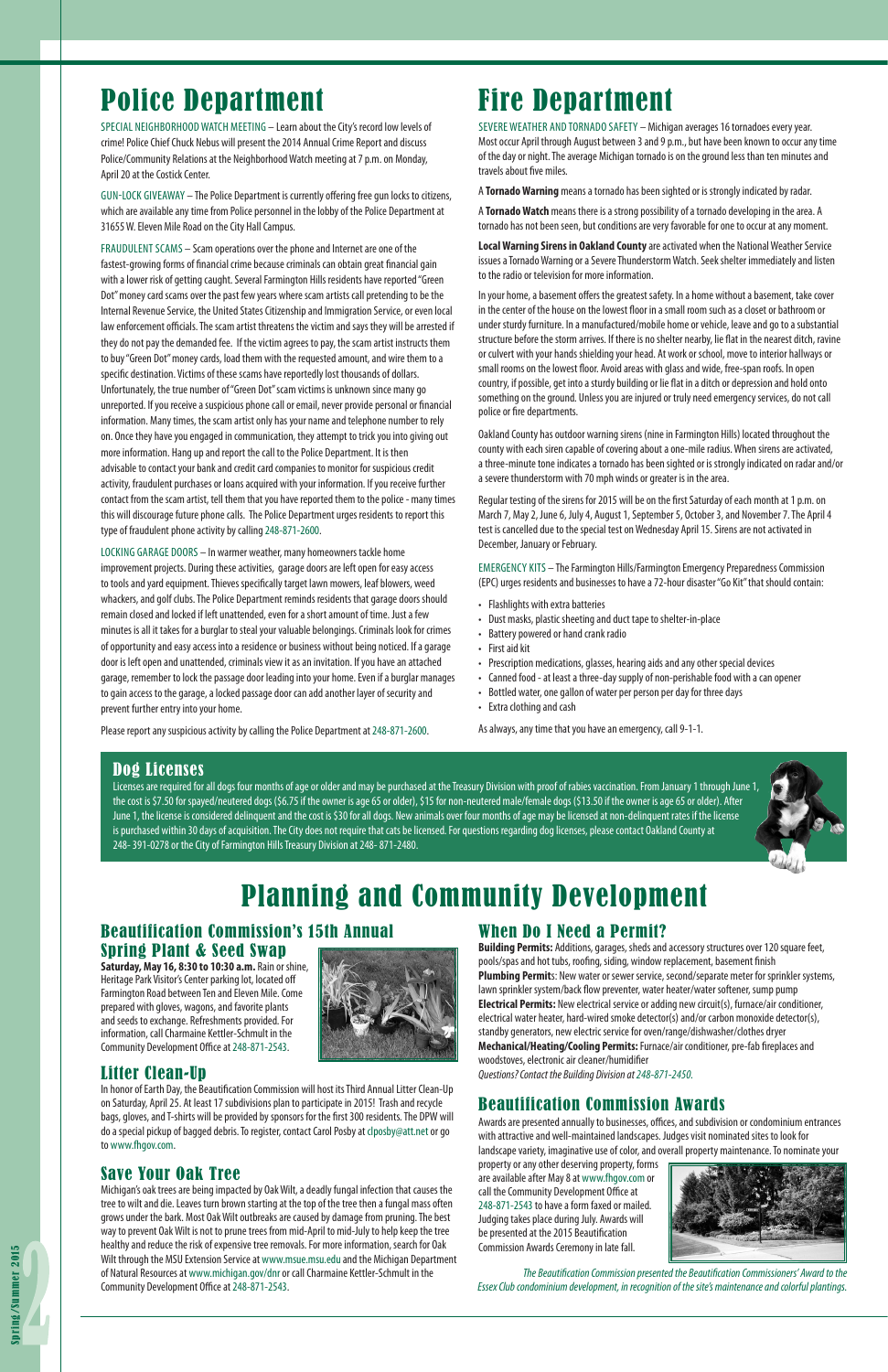

## Job Opportunities Abound

The City hires many employees for regular part-time positions that extend throughout the year. During the spring/summer, the City hires a large number of employees from part-time (20 hours) to temporary full-time (40 hours) in landscaping, road work, park/golf course maintenance, and recreation programs. Hourly pay rates range from \$8.15 to \$13.50 based on qualifications and job responsibilities. Positions advertised at www.fhgov.com and in local classifieds, or contact the Human Resources Department at 248-871-2490.

## Historic Botsford Inn Survey

Community residents, Botsford Hospital patients, their families, and Botsford employees are being asked to take an online survey at http://www.botsfordinnsurvey.com/ about potential uses for the historic Botsford Inn. The City of Farmington Hills received a \$25,000 grant to study the feasibility of renovating the Botsford Inn and creating a space to provide access to local and regional foods and other services to promote health and wellness.

### **Household Hazardous Materials (HazMat) Drop-off Day**

**Saturday, May 9 from 9 a.m. until 2 p.m. at the OCC Orchard Ridge Campus** in the northwest parking lot off Farmington Road. Residents of Farmington Hills, Farmington, Novi, South Lyon, Southfield, Walled Lake, and Wixom are all eligible to attend with a driver's license or other proof of residency. Accepted items include oil-based paints, batteries, automotive fluids, pesticides, expired medications, aerosols, CFL bulbs, mercury, propane, and more. All containers must be labeled, hold not more than five gallons and not weigh more than 50 pounds. Accepted electronic equipment includes TVs, radios, VHS and DVD players, and computers/ peripheral devices. Residents may also bring up to 100 pounds of documents for shredding on site.

**Recycling 101 -** Curbside recycling provides economic and environmental benefits for our community. Quality material, however, is the key to the overall success of the recycling program. Unacceptable materials and contaminants reduce the end-market quality and value of the recyclables. Unacceptable items such as garden hoses, plastic grocery bags, disposable diapers, needles, yard waste, and food waste all cause significant problems in the recycling process. These items decrease the value of the recycled material, expose the employees to health and safety issues, and reduce the productivity of the recycling facility.

Items not accepted include commercial or business waste, unknowns over five gallons, smoke detectors, radioactive waste, explosives, and latex paint (not considered hazardous waste.) To get rid of latex paint, add kitty litter or sand to the paint left in the can then put it the curbside with the lid off for regular pickup. For a list of acceptable items, go to the Recycling Authority's website at www.rrrasoc.org or call 248-208-2270. Farmington Hills residents who can't attend on May 9 may go to any of the other regional HazMat events listed on the RRRASOC website.

- **Prevent Street Flooding in Your Neighborhood -** Clean debris and fallen leaves from the catch basin grating by the curb in front of your home when it's dry - before debris is submerged in several inches of rain water.
- **Street Sweeping** The City sweeps all curbed, residential streets approximately five times per year to remove dirt and debris before it enters the storm sewer system and ultimately flows into creeks and streams. This sweeping does not include pickup of leaves raked into the street by property owners. Areas where it is apparent that property owners have cleared their yards into the street will be bypassed by the sweeping contractor.
- **Prevent West Nile Virus** Reduce areas where mosquitoes breed. Eliminate standing water in toys, buckets, flower pots, tires, pet water bowls, unused pools, birdbaths, clogged rain gutters, and other containers. Use insect repellent, follow manufacturers' guidelines and don't use on children younger than two. Wear protective clothing such as long sleeves and pants. Fix or install window and door screens.

#### **Recycling Dos and Don'ts:**

- Do put only recyclable items in your recycling cart. Follow the reference list of allowable materials printed on the cart lid or on the www.rrrasoc.org website.
- Don't pile extra items next to the recycling cart. Only recyclable items that are in the cart will be recycled.
- Don't put any plastic bags or garbage in the recycling cart.
- Do remember to have all trash, recycling, and yard waste to the road edge by 7 a.m. on the assigned pickup day.

For more information, call the DPW at 248-871-2850 or visit www.fhgov.com.

## Public Services Department

### **Storage of Garbage and Recycling Containers**

All rubbish and recycling containers must be placed at the curb or edge of the street in front of your home no earlier than 6 p.m. on the evening before your collection day and must be retrieved no later than 12 hours following collection. To prevent recycling bins and garbage cans from attracting rodents and other vermin, please keep these containers clean. To help beautify the City, store recycling carts inside the garage or house between collection days. Please do not store these containers within the front yard of your residence, containers may be stored in the side or rear yards.

### **Spring Reminders**

Creeks and retention areas that are healthy and running are not considered a prime area for mosquito breeding. For more information, go to www.oakgov.com/health or www.michigan. gov/westnilevirus.

#### **Holiday Trash, Recycling, and Yard Waste Pickups Memorial Day**

#### **No collection Monday, May 25.**

All pickups delayed by one day during that week with Friday's collection on Saturday.

#### **Independence Day**

**No change in schedule** due to July 4 falling on a Saturday.

#### **Labor Day**

**No collection Monday, September 7.**

All pickups delayed by one day during that week with Friday's collection on Saturday.

*Yard waste pickup begins the week of April 13. The last week of yard waste pickup will be the week of November 30. To ensure pickup, have your garbage at the curbside by 7 a.m. and limit containers to a 32 gallon, 60 pound capacity.* 

#### **NEW– the Riley Archery Range in Heritage Park!** This indoor/outdoor

archery range offers eight shooting lanes with distances of 10-30 yards, providing shooting opportunities for people of all ages and abilities, for both bows and crossbows. Open shooting hours (days/times vary by season); beginner and advanced classes; leagues; group lessons for Scouts, corporate groups and others; private lessons; private range rental; camps; birthday parties; competitions, and more. Call 248-477-1135 for information. *The Riley Archery Range was made possible with support from the* 

*Riley Foundation, Panasonic, Safari Club International, ROWE Professional Services, and Michigan DNR.*

#### **The Nature Center in Heritage Park is FREE**

and open to the public 10 a.m. - 5 p.m., Mon. - Sat.; noon - 5 p.m. Sun. New this year, the Nature Center will offer a variety of STEM (Science, Technology, Engineering, Math) programs and two weeks of educational STEM camps. Also enjoy award winning programs, including Little Trekkers and Boots N' Books, plus Garden Workshops, Outdoor Yoga, Kid's Fishing Day, Coffee & Stroll, Walk with a Doc, Junior Naturalist Club, Homeschool Nature Programs, and more. It's a great place to have a birthday party! Call 248-477-1135.

Thanks to the Bosch Community Fund, Founders Sports Park now offers a **Fishing Pier** open dawn to dusk at Founders Sports Park.

**Visit the "best skate park in the Midwest."**  Riley Skate Park in Founders Sports Park, open 8 a.m. - dusk, Mon. - Sun. with Skate Camps for skilled and novice skateboarders, plus competitions, and special guests.

#### **MARK YOUR CALENDAR:**

June 21, 1-3 p.m. in Heritage Park (the longest day of the year!) Take a hayride, develop art, and much more!

- EARTH DAY: April 22, 5-7:30 p.m. in Heritage Park. Games, vendors, food, and a live concert!
- GREAT FARMINGTON HILLS CAMPOUT: June 6-7. Camp out in your own backyard or at Heritage Park! www.F2H.org for details.
- SUMMER SOLSTICE CELEBRATION:
- FREE SUMMER FUN AT THE NATURE CENTER: June 15-August 20. Mondays: Story and Scavenger Hunt, 2 p.m.; Wednesdays: Nature Hike, 2 p.m.; Thursdays: Science Experiment, 2 p.m.
- YOUTH SOCCER LEAGUE: Recreation Fall Youth Soccer for K-1, grades 2-3, and grades 4-5 registration deadline is July 24. For info on sports leagues, go to www.fhgov.com.
- MARSHMALLOW FLY & FRY: August 18, 5-8 p.m. Watch 1,000 marshmallows fall from the sky! Sponsored by Busch's and LOC Federal Credit Union.
- SPLASH BASH: August 24, 6-10 p.m.

Free event in Heritage Park. Play in the splash pad, then watch the movie "Big Hero 6" at 8:30 p.m.

#### **Housing Discrimination Notice**

Housing discrimination is prohibited by law. For more information, visit www.hud.gov/fairhousing. If you have a housing discrimination complaint, contact the Michigan Department of Civil Rights at 313-456-3700 or the HUD hotline at 1-800-669-9777 or 1-800-927-9275 (TTY).

> **Help the Greater Farmington Community bring home the \$5 million Georgetown University Energy Prize by saving energy!**



## Recreation Division

It's easier than you think and the sooner you begin, the sooner you'll see results. You can start small with no and low-cost ideas go to **www.consumersenergy/myhome** or **www.yourenergysavings.com**.